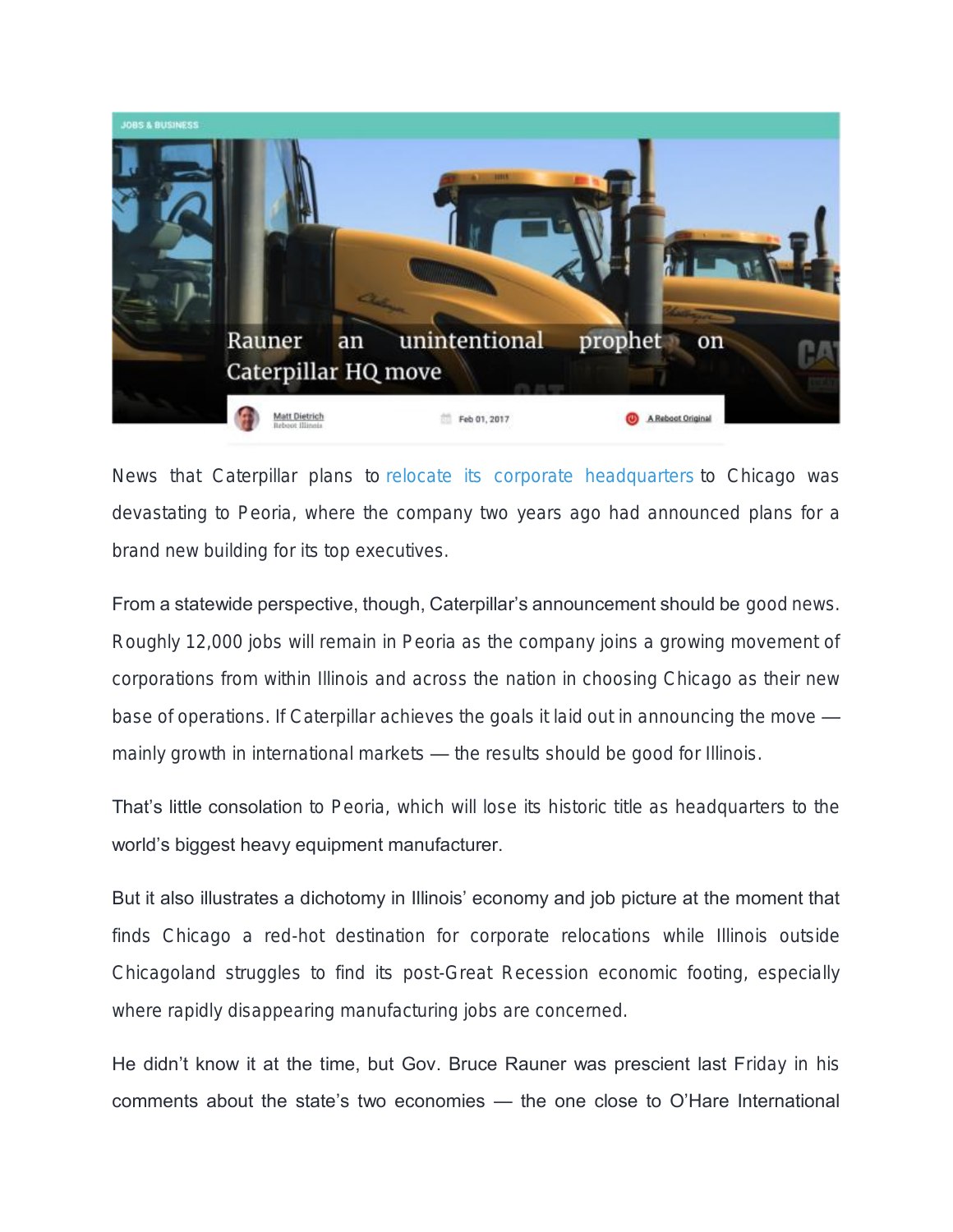Airport that's a major corporate draw and the one beyond 90 minutes of O'Hare that's struggling.

"Here's the challenge we've got. Cities that have an airport like O'Hare and the cultural amenities like Chicago has are doing OK.… Chicago metro should be doing better than it is, but it's doing OK," Rauner said at the Illinois Chamber of Commerce's Economic [Growth Summit 2017](http://ilchamber.org/wp-content/uploads/2014/10/AdvocacyReport_Feb2017_summit.pdf) in Chicago. "But if you're more than an hour, an hour-and-a-half from O'Hare, in Illinois, you're not doing OK.

"And it really frosts me when (Chicago Mayor Rahm Emanuel) and others say, 'Well, I'm not hearing anybody talk about workers' comp and we just got a corporate office to move here,'" Rauner continued. "Well, it's good that we get some corporate offices to move to be close to O'Hare. We've had a few. (But) we're not going to move the needle for the people of Illinois if we think that's all we're going to do."



Actually, Chicago has had more than a few.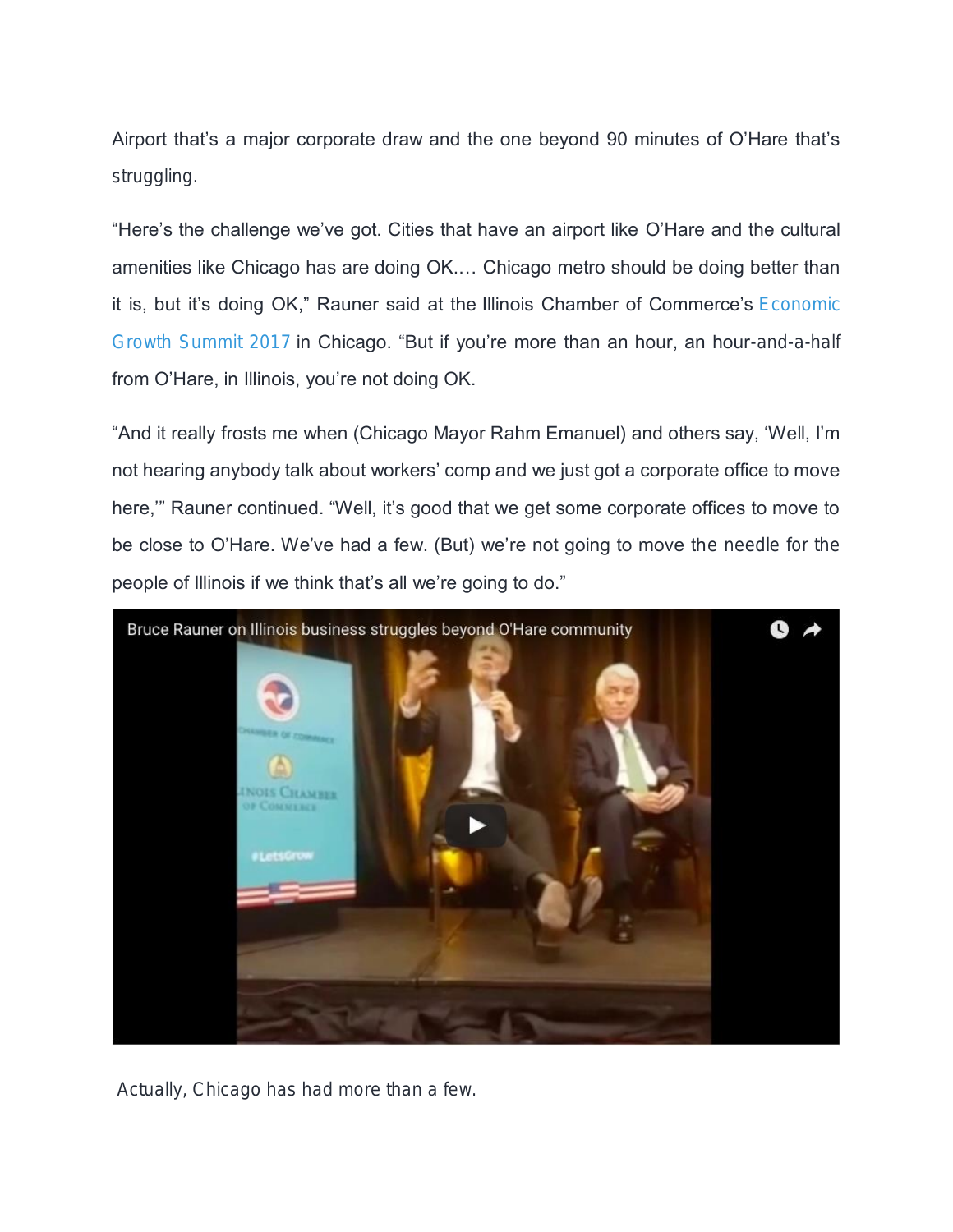Archer Daniels Midland moved its corporate headquarters from Decatur to Chicago in 2014. McDonald's will leave its longtime corporate home in Oak Brook in 2018 for Chicago. United Airlines moved downtown from suburban Elk Grove Village in 2007. Boeing left its native Seattle for Chicago in 2001. And those are just the biggest examples.

"Such moves are expected to make these old-line companies more attractive to an increasingly urban-based and culturally diverse workforce that's digitally adroit and eager to do business on a worldwide scale," Chicago Tribune business columnist Robert Reed wrote in an [article published Tuesday.](http://www.chicagotribune.com/business/columnists/ct-cat-culture-robert-reed-0201-biz-20170131-column.html) "With all due respect to Peoria, it's going to be easier to lure corporate talent to the Chicago area. Yes, the area has its problems but it is also home to many world-class cultural amenities and social attractions that help make people want to work and play here."

The economic impact for Peoria probably won't measure up to the wounded pride of seeing the brains of a company that was founded there in 1925 leave for the Windy City. About 300 executives will work in the new corporate headquarters while some 12,000 employees will remain in Peoria. Their well-being is dependent on the company's success in the new outlook it says it is seeking in making the move.

Peoria Journal-Star columnist Nick Vlahos may have summed up the feelings of many Peorians [in an article](http://www.pjstar.com/news/20170201/nick-in-am-maybe-cat-execs-dont-want-to-live-in-peoria) the day after Cat's announcement.

"Perhaps Caterpillar's seventh floor is leaving Peoria for a more simple, personal reason, at least in part: (Caterpillar CEO) Jim) Umpleby and other executives want to live somewhere else," Vlahos wrote. "Granted, we are speculating. But after talks with plenty of well-connected people the past few days, we believe this theory deserves at least some consideration."